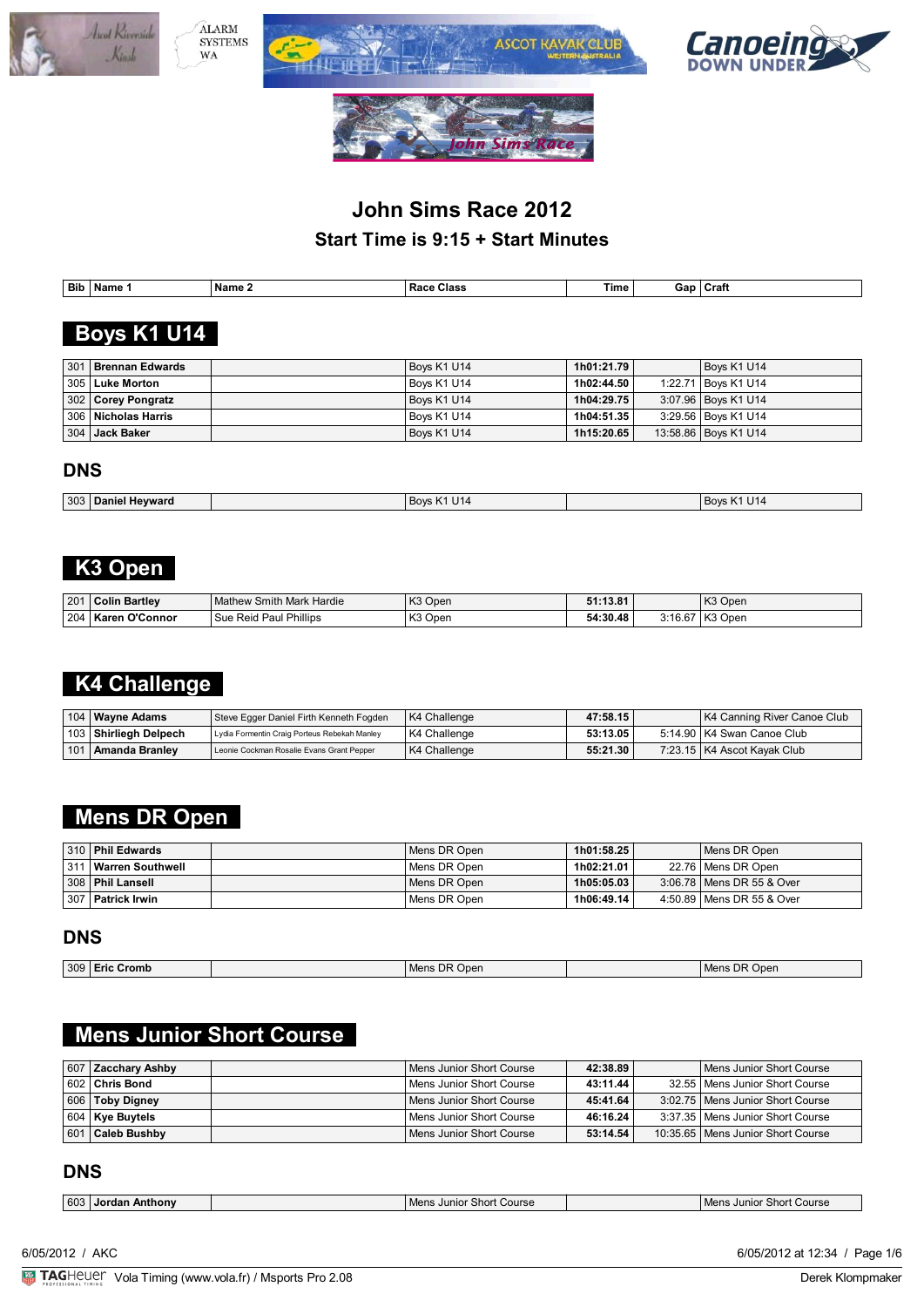| <b>Bib</b> | Name                  | Name 2 | Class<br>Race            | <b>Time</b> | Gan | Craft                    |
|------------|-----------------------|--------|--------------------------|-------------|-----|--------------------------|
|            |                       |        |                          |             |     |                          |
| 605        | <b>Timothy Feasey</b> |        | Mens Junior Short Course |             |     | Mens Junior Short Course |

# **Mens K1 35 & Over**

| 313   Garth Civil    | Mens K1 35 & Over | 54:50.65   | Mens K1 35 & Over            |
|----------------------|-------------------|------------|------------------------------|
| 315   Michael Drok   | Mens K1 35 & Over | 57:46.99   | 2:56.34   Mens K1 35 & Over  |
| 316   Vladimir Vanek | Mens K1 35 & Over | 1h01:24.33 | 6:33.68   Mens K1 35 & Over  |
| 314 Greg Macham      | Mens K1 35 & Over | 1h02:17.90 | 7:27.25   Mens K1 35 & Over  |
| 317   Warren Dicks   | Mens K1 35 & Over | 1h04:15.12 | 9:24.47   Mens K1 45 & Over  |
| 312 Chris Clarke     | Mens K1 35 & Over | 1h06:58.29 | 12:07.64   Mens K1 35 & Over |

# **Mens K1 55 & Over**

| 321 Robert Roll       | Mens K1 55 & Over   | 54:50.40   | Mens K1 55 & Over            |
|-----------------------|---------------------|------------|------------------------------|
| ∣ 318 ∣ John Di Nucci | l Mens K1 55 & Over | 57:15.89   | 2:25.49   Mens K1 55 & Over  |
| 320   Peter Martin    | l Mens K1 55 & Over | 1h06:47.82 | 11:57.42   Mens K1 55 & Over |
| 319 John Sims         | l Mens K1 55 & Over | 1h12:07.45 | 17:17.05   Mens K1 55 & Over |

# **Mens K1 Open**

| 326   Ramon Andersson | Mens K1 Open | 52:02.80 | Mens K1 Open           |
|-----------------------|--------------|----------|------------------------|
| 323 David Graham      | Mens K1 Open | 52:49.03 | 46.23   Mens K1 Open   |
| 322 Andre Caye        | Mens K1 Open | 56:24.45 | 4:21.65   Mens K1 Open |

### **DNS**

| 324 | <b>Laurence Venus</b> | $\mathcal{L}$<br>Open<br>Mens K1 | Open<br>Mens l |
|-----|-----------------------|----------------------------------|----------------|
| 325 | ' Dean<br>Mathew      | .<br>Open<br>Mens K              | Open<br>Mens   |

## **Mens K2 35 & Over**

| 207 Mark Alderson   | Patrick Burke   | Mens K2 35 & Over   | 53:15.13 | l Mens K2 35 & Over         |
|---------------------|-----------------|---------------------|----------|-----------------------------|
| 206   Graeme Godwin | Spencer King    | Mens K2 35 & Over   | 55:09.76 | 1:54.63   Mens K2 35 & Over |
| 209   Paul McLaren  | Dave Walter     | l Mens K2 35 & Over | 56:37.50 | 3:22.37   Mens K2 45 & Over |
| ∣ 208 ∣ Kevin Booth | Ken Ringrose    | Mens K2 35 & Over   | 56:55.39 | 3:40.26   Mens K2 45 & Over |
| 210 Richard Lowther | l Martin Watson | l Mens K2 35 & Over | 57:03.17 | 3:48.04   Mens K2 45 & Over |

# **Mens K2 Open**

|     | 212 Brendan Rice     | Lachlan Cooke            | Mens K2 Open | 46:24.70   | Mens K2 Open            |
|-----|----------------------|--------------------------|--------------|------------|-------------------------|
|     | 218   Simon Roll     | Kevin White              | Mens K2 Open | 46:26.46   | 1.76   Mens K2 Open     |
| 221 | <b>Todd Coulter</b>  | James Morfitt            | Mens K2 Open | 47:26.18   | 1:01.48   Mens K2 Open  |
|     | 214 Darryl Long      | Joshua Kippen            | Mens K2 Open | 47:27.26   | 1:02.56   Mens K2 Open  |
|     | 220 Todd Brewer      | <b>Brodie Holmes</b>     | Mens K2 Open | 49:37.06   | 3:12.36   Mens K2 Open  |
| 211 | Alexander Graham     | Nicholas Pond            | Mens K2 Open | 49:37.66   | 3:12.96   Mens K2 U18   |
|     | 217 Ryan Goodchild   | John Hilton              | Mens K2 Open | 50:46.87   | 4:22.17   Mens K2 Open  |
|     | 213 Coran Longwood   | <b>Trevor Longwood</b>   | Mens K2 Open | 51:12.25   | 4:47.55   Mens K2 Open  |
|     | 216   Michael Godwin | Jorden Ringrose          | Mens K2 Open | 53:59.81   | 7:35.11   Mens K2 Open  |
|     | 219 Timothy Coward   | <b>Richard Tempest</b>   | Mens K2 Open | 59:12.24   | 12:47.54   Mens K2 Open |
|     | 215 Lawrence Greed   | <b>Christopher Greed</b> | Mens K2 Open | 1h00:09.83 | 13:45.13 Mens K2 Open   |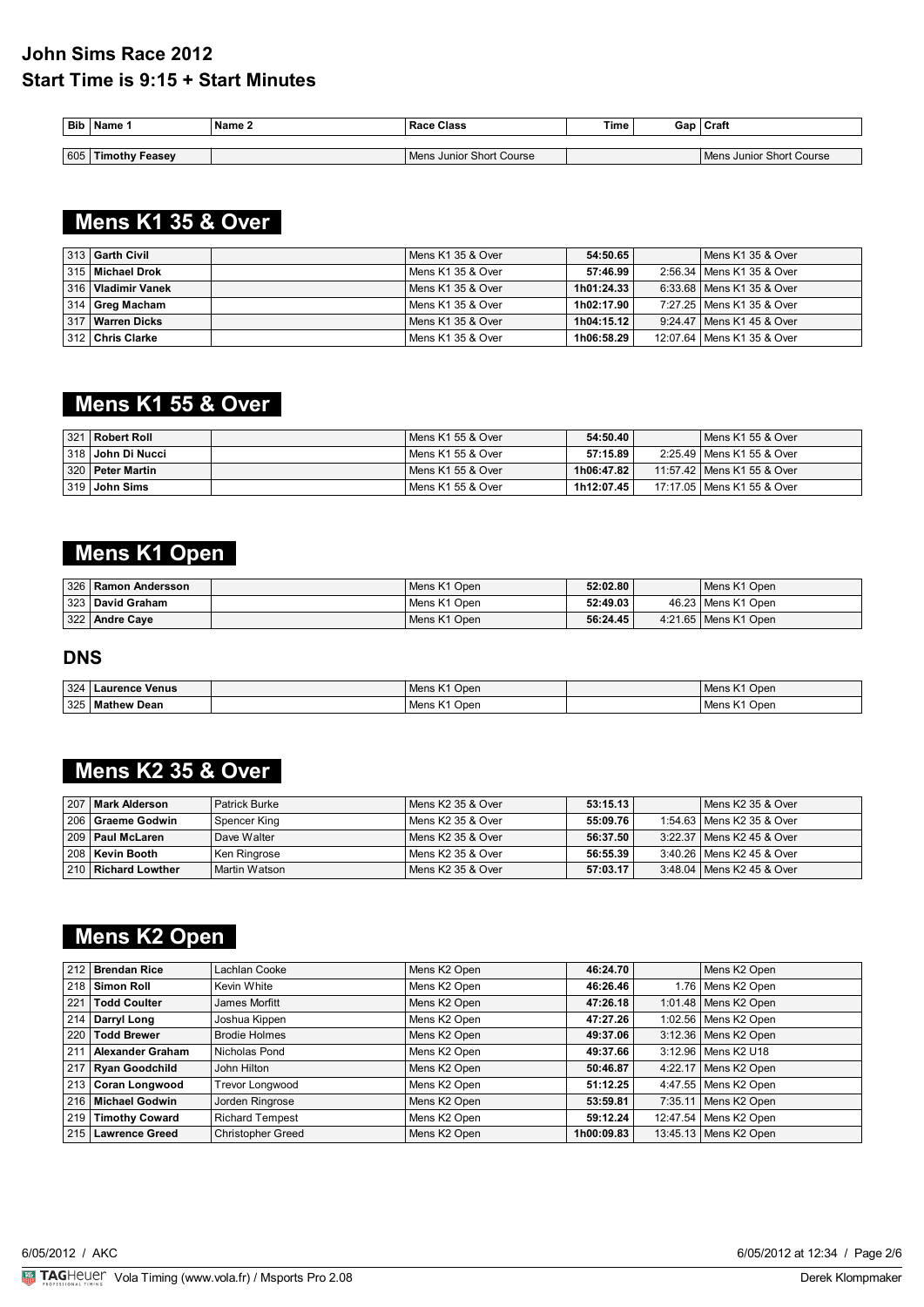| <b>Bib</b><br>__ | Name | Name | Class<br>$1200 -$<br><b>Racc</b><br>. | Гіmе |  | лат |
|------------------|------|------|---------------------------------------|------|--|-----|
|------------------|------|------|---------------------------------------|------|--|-----|

 **Mens LP 45 & Over** 

| 403 Derek Amy       | Mens LP 45 & Over | 1h02:30.80 | Mens LP 45 & Over            |
|---------------------|-------------------|------------|------------------------------|
| 404 Frank Patterson | Mens LP 45 & Over | 1h02:42.84 | 12.04   Mens LP 45 & Over    |
| 405 Glen Stewart    | Mens LP 45 & Over | 1h02:48.60 | 17.80   Mens LP 45 & Over    |
| 407   Kenneth Smith | Mens LP 45 & Over | 1h05:27.95 | 2:57.15   Mens LP 45 & Over  |
| 412   Steve Cashion | Mens LP 45 & Over | 1h07:42.81 | 5:12.01   Mens LP 45 & Over  |
| 401 Clarke Hendry   | Mens LP 45 & Over | 1h09:37.35 | 7:06.55   Mens LP 45 & Over  |
| 411 Steve Bolger    | Mens LP 45 & Over | 1h11:21.86 | 8:51.06   Mens LP 45 & Over  |
| 402 Dallas Rodgers  | Mens LP 45 & Over | 1h11:39.81 | 9:09.01   Mens LP 45 & Over  |
| 410 Richard Keys    | Mens LP 45 & Over | 1h12:47.93 | 10:17.13   Mens LP 45 & Over |
| 408   Max Zeller    | Mens LP 45 & Over | 1h15:27.12 | 12:56.32   Mens LP 45 & Over |
| 409 Owen Pickett    | Mens LP 45 & Over | 1h15:44.45 | 13:13.65   Mens LP 45 & Over |

## **Mens LP Open**

| 423 Johnny Brown         | Mens LP Open | 1h02:34.04 | Mens LP Open                 |
|--------------------------|--------------|------------|------------------------------|
| 419   Andrew Heartcliffe | Mens LP Open | 1h02:49.00 | 14.96   Mens LP Open         |
| 425   Paul Szijarto      | Mens LP Open | 1h03:12.60 | 38.56 Mens LP Open           |
| 415   Morris Newton      | Mens LP Open | 1h06:24.52 | 3:50.48   Mens LP 35 & Over  |
| 421   Dan Cotter         | Mens LP Open | 1h07:38.56 | 5:04.52 Mens LP Open         |
| 420 Brad Stewart         | Mens LP Open | 1h08:11.16 | $5:37.12$ Mens LP Open       |
| ∣ 428 ∣ Ceri Lamb        | Mens LP Open | 1h13:05.48 | 10:31.44   Womens LP Open    |
| 416 Simon Stolton        | Mens LP Open | 1h13:35.22 | 11:01.18   Mens LP 35 & Over |
| 413   Alistair Fox       | Mens LP Open | 1h14:11.01 | 11:36.97   Mens LP 35 & Over |
| 422 Jamie Ingram         | Mens LP Open | 2h20:26.97 | 1h17:52.93   Mens LP Open    |

### **DNS**

| 424 | ∃Josh Bowman           | Open <sup>ב</sup><br>Mens Ll       | P Open<br>Mens L            |
|-----|------------------------|------------------------------------|-----------------------------|
| 426 | <b>Shalders</b><br>Tom | Open<br>$M$ na<br><b>IVIENS LI</b> | Open <sup>כ</sup><br>Mens L |

# **Mens MS Open**

| 522 John Breed       | Mens MS Open | 1h01:58.53 | Mens MS Open            |
|----------------------|--------------|------------|-------------------------|
| ∣ 523 ∣ John Nash    | Mens MS Open | 1h05:59.49 | $4:00.96$ Mens MS Open  |
| 519 Arnold Drok      | Mens MS Open | 1h06:00.05 | $4:01.52$ Mens MS Open  |
| 524 John Tomczak     | Mens MS Open | 1h08:35.59 | 6:37.06   Mens MS Open  |
| 518 Anthony Fry      | Mens MS Open | 1h10:03.57 | 8:05.04   Mens MS Open  |
| 526   Russell Dymock | Mens MS Open | 1h12:06.51 | 10:07.98   Mens MS Open |
| 525 Murray Corp      | Mens MS Open | 1h12:14.33 | 10:15.80   Mens MS Open |
| 521 Jason Gardener   | Mens MS Open | 1h14:03.61 | 12:05.08   Mens MS Open |

# **Mens Molokai 45 & Over**

| 506   Martin Gunda   | Mens Molokai 45 & Over | 56:53.07   | Mens Molokai 45 & Over            |
|----------------------|------------------------|------------|-----------------------------------|
| 505   Mark Lawson    | Mens Molokai 45 & Over | 56:53.57   | 0.50 Mens Molokai 45 & Over       |
| 501 Antony Mee       | Mens Molokai 45 & Over | 1h01:21.57 | 4:28.50   Mens Molokai 45 & Over  |
| 503   Jan Van Maanen | Mens Molokai 45 & Over | 1h03:13.41 | 6:20.34   Mens Molokai 45 & Over  |
| 504 John Watson      | Mens Molokai 45 & Over | 1h03:26.61 | 6:33.54   Mens Molokai 45 & Over  |
| 509   Simon Walker   | Mens Molokai 45 & Over | 1h04:41.14 | 7:48.07   Mens Molokai 45 & Over  |
| 406 Greg Young       | Mens Molokai 45 & Over | 1h05:01.07 | 8:08.00   Mens LP 45 & Over       |
| 508 Simon Haywood    | Mens Molokai 45 & Over | 1h09:30.55 | 12:37.48   Mens Molokai 45 & Over |
| 507 Paul Maxwell     | Mens Molokai 45 & Over | 1h10:09.92 | 13:16.85   Mens Molokai 45 & Over |

### **DNS**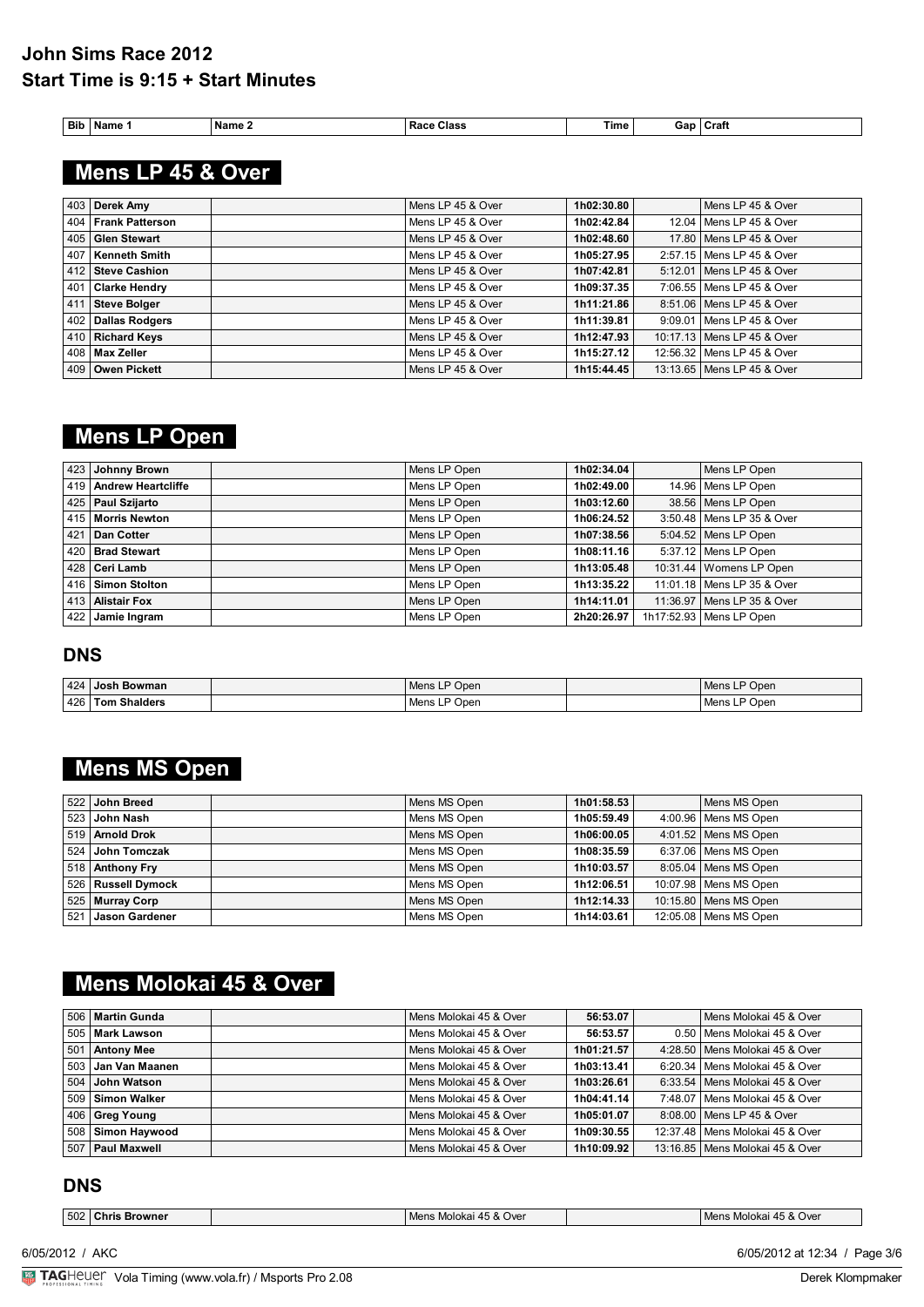| <b>The Allen</b><br>: Name<br><b>Class</b><br>Bib<br><b>Fime</b><br>Race<br>. Name | .an<br>uac | Craft |
|------------------------------------------------------------------------------------|------------|-------|
|------------------------------------------------------------------------------------|------------|-------|

# **Mens Molokai Open**

|     | 512 David Davies     | Mens Molokai Open | 52:37.05   | Mens Molokai 35 & Over            |
|-----|----------------------|-------------------|------------|-----------------------------------|
|     | 510   Adam Fahev     | Mens Molokai Open | 52:39.08   | 2.03   Mens Molokai 35 & Over     |
|     | 517   Steve Harris   | Mens Molokai Open | 57:14.83   | 4:37.78   Mens Molokai Open       |
|     | 515   Wayne Hughes   | Mens Molokai Open | 1h00:40.85 | 8:03.80 Mens Molokai 35 & Over    |
|     | 511 Daniel Morton    | Mens Molokai Open | 1h05:16.20 | 12:39.15   Mens Molokai 35 & Over |
|     | 516 Laurent Palmero  | Mens Molokai Open | 1h07:09.66 | 14:32.61   Mens Molokai Open      |
| 417 | Andrew Breed         | Mens Molokai Open | 1h10:03.45 | 17:26.40 Mens LP Open             |
|     | 514 Lawrence Carbone | Mens Molokai Open | 1h11:25.65 | 18:48.60   Mens Molokai 35 & Over |

### **DNS**

| 513 | ∟ohrev<br><b>Jeffrey</b> | : Molokai<br>Open<br><b>Mane</b><br>- | $\sim$ $\sim$<br>& Over<br>วlokai<br>"∥ene" |
|-----|--------------------------|---------------------------------------|---------------------------------------------|
|     |                          |                                       |                                             |

# **Mixed K2 35 & Over**

| ∣ 225 ∣ Karen Green  | Joe Loss       | Mixed K2 35 & Over   | 56:32.01   | Mixed K2 45 & Over           |
|----------------------|----------------|----------------------|------------|------------------------------|
| 224   Alaine Davin   | Terrv Bolland  | l Mixed K2 35 & Over | 58:38.14   | 2:06.13 Mixed K2 45 & Over   |
| 223   Neil Long      | Sue Quick      | l Mixed K2 35 & Over | 1h00:17.74 | 3:45.73   Mixed K2 35 & Over |
| 222   Cynthia Coward | Stephen Coward | l Mixed K2 35 & Over | 1h04:27.98 | 7:55.97   Mixed K2 35 & Over |

## **Mixed K2 Open**

| 227 Elizabeth Lecuolter | l Peter Tomczak | Mixed K2 Open | 49:54.26 | Mixed K2 Open           |
|-------------------------|-----------------|---------------|----------|-------------------------|
| 229 Anthony Carbone     | Jonty Fidge     | Mixed K2 Open | 52:22.80 | 2:28.54   Mixed K2 U18  |
| 230 Bronwyn Martin      | Bryce Pongratz  | Mixed K2 Open | 53:52.17 | 3:57.91   Mixed K2 U18  |
| 228   Stephanie Myles   | Terence Brooke  | Mixed K2 Open | 54:25.71 | 4:31.45   Mixed K2 Open |

### **Plastic K2**

| 233 David Stephens   | Dave Boldy            | Plastic K2             | 59:15.63   | Plastic K2            |
|----------------------|-----------------------|------------------------|------------|-----------------------|
| 235   Rafael Avigad  | Peter Johnson         | Plastic K2             | 1h06:37.70 | 7:22.07   Plastic K2  |
| 234   Paul Hannigan  | <b>Gregory Murphy</b> | Plastic K <sub>2</sub> | 1h06:38.23 | 7:22.60   Plastic K2  |
| 236   Stephen Coffev | Alan Morbey           | Plastic K2             | 1h10:26.68 | 11:11.05   Plastic K2 |

## **Short Plastic Open**

| 528 | ⊟ Geoffrev Emerv          | Short<br>: Open<br>Plastic | 1h10:21.71 |         | * Plastic 45 & Over<br>Mens Short I  |
|-----|---------------------------|----------------------------|------------|---------|--------------------------------------|
| 527 | <b>つ'Sullivan</b><br>John | Shon<br>Open<br>Plastic    | 1h12:21.21 | 1:59.50 | ! Plastic 35 & Over<br>Short<br>Mens |

### **DNS**

| 529   Annette Storesund | Short<br>t Plastic Open | Womens Short Plastic 35 & Over   |
|-------------------------|-------------------------|----------------------------------|
| 530 Jackie Voss         | : Plastic Open<br>Short | l Womens Short Plastic 35 & Over |

### **Sundries**

| 232 | Alber<br>' Alan | -naland<br>ravis | Sundries | :52.90<br>۸۵۰ |                                 | Sundries                   |
|-----|-----------------|------------------|----------|---------------|---------------------------------|----------------------------|
| 231 | Guy<br>Power    | Power<br>Janelle | undries  | 54:20.10      | $\sim$<br>$\sim$ $\sim$<br>г. д | Double<br>* Molka.<br>Mixr |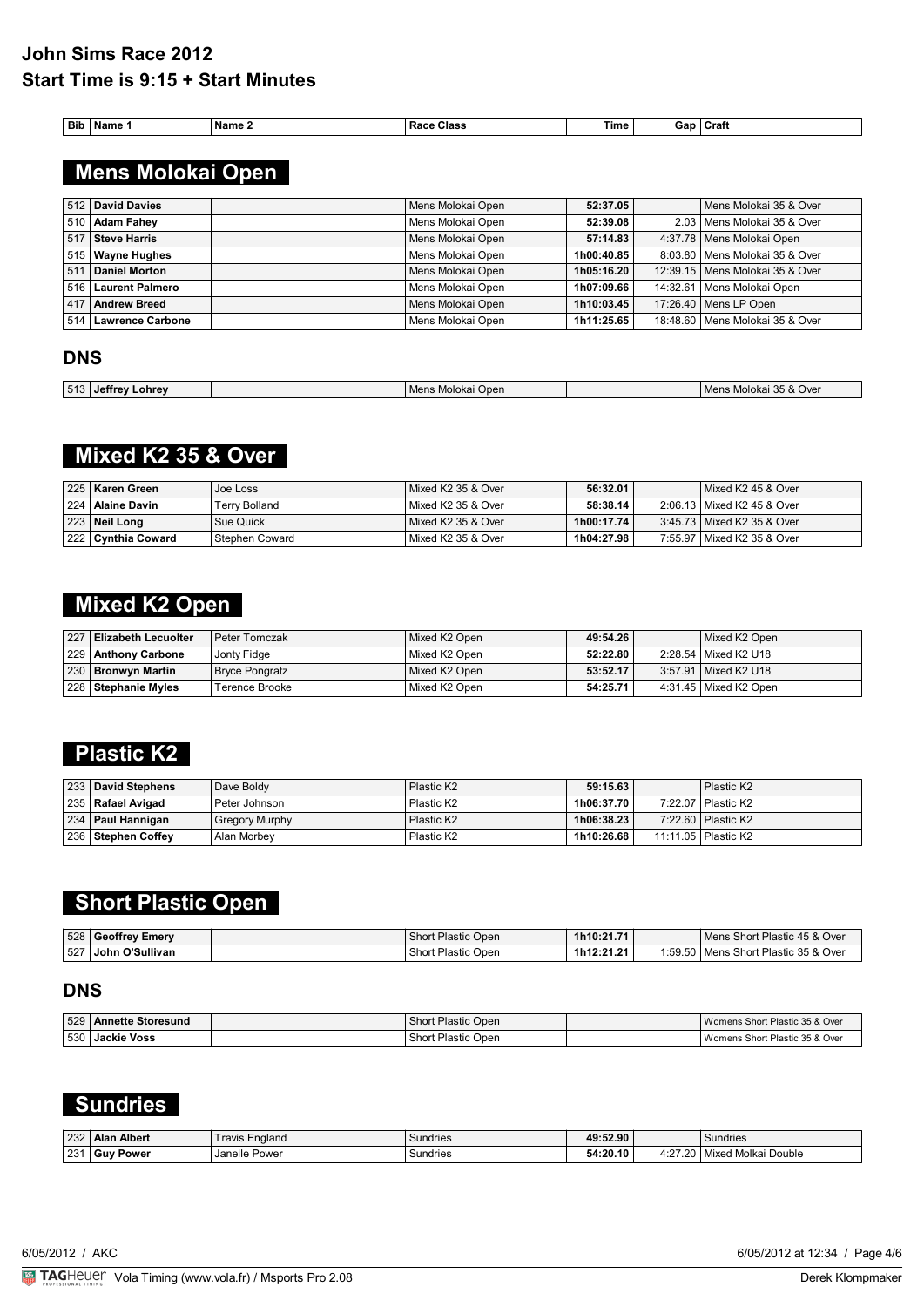| Bib | Name 1 | Name 2                          | <b>Race Class</b> | Time | Gap I | Craft |
|-----|--------|---------------------------------|-------------------|------|-------|-------|
|     |        |                                 |                   |      |       |       |
|     |        | <b>Sundries K2 Short Course</b> |                   |      |       |       |

**531 David Tempest** Sundries K2 Short Course **1h19:11.72** Sundries K2 Short Course 1h19:11.72

## **Womens Junior Short Course**

|     | 609   Demi O'Brien      | Womens Junior Short Course   | 46:47.99   | Womens Junior Short Course            |
|-----|-------------------------|------------------------------|------------|---------------------------------------|
|     | 612   Tyler Armenti     | Womens Junior Short Course   | 47:34.45   | 46.46   Womens Junior Short Course    |
|     | ∣ 610   Monique Carbone | Womens Junior Short Course   | 47:37.36   | 49.37   Womens Junior Short Course    |
|     | 608   Amy Harris        | l Womens Junior Short Course | 48:33.68   | 1:45.69   Womens Junior Short Course  |
| 611 | Nicole Stillman         | Womens Junior Short Course   | 1h02:12.78 | 15:24.79   Womens Junior Short Course |

# **Womens K1 Open**

| 330   Tess Watson    | Womens K1 Open | 1h02:46.32 | Womens K1 U18                 |
|----------------------|----------------|------------|-------------------------------|
| 328   Wendy Drok     | Womens K1 Open | 1h08:30.55 | 5:44.23   Womens K1 35 & Over |
| 329   Nicole Maxwell | Womens K1 Open | 1h10:04.91 | 7:18.59   Womens K1 U16       |

### **DNS**

| 327 | Beelev<br>∼mm. | Womens <sub>N</sub><br>Open | 35 & Over<br>omens<br>$\sim$ 1.1. $\sim$ |
|-----|----------------|-----------------------------|------------------------------------------|
|     |                |                             |                                          |

### **Womens K2 Open**

| 239 Jaymee-Lee Martin | Shannon Revnolds  | l Womens K2 Open | 53:19.20   | Womens K2 Open                |
|-----------------------|-------------------|------------------|------------|-------------------------------|
| ∣ 240 ∣ Jenni Bateman | Samantha Pilton   | l Womens K2 Open | 54:20.77   | 1:01.57   Womens K2 Open      |
| 238 Helke Thorpe      | l Wendy White     | l Womens K2 Open | 56:34.86   | 3:15.66   Womens K2 Open      |
| 237 Helen Breed       | Judith Darbyshire | l Womens K2 Open | 1h02:47.09 | 9:27.89   Womens K2 55 & Over |

# **Womens Molokai Open**

| 532   Anne Harris            | Womens Molokai Open   | 1h03:23.91 | Womens Molokai Open           |
|------------------------------|-----------------------|------------|-------------------------------|
| 533   Diane Arnott           | l Womens Molokai Open | 1h11:02.02 | 7:38.11   Womens Molokai Open |
| 815 <b>  Sharna Farquhar</b> | Womens Molokai Open   | 1h12:45.44 | 9:21.53   Womens Molokai Open |

## **Womens Short Course**

| 617   Mava Elston       | Womens Short Course        | 52:16.16   | Womens Short Course            |
|-------------------------|----------------------------|------------|--------------------------------|
| ∣618   Natalie Aloi     | Womens Short Course        | 53:10.29   | 54.13 Womens Short Course      |
| 615 Kirsten Richards    | Womens Short Course        | 53:56.69   | 1:40.53   Womens Short Course  |
| 616   Laura Cass        | Womens Short Course        | 54:11.13   | 1:54.97   Womens Short Course  |
| 613 Helen Charlton      | Womens Short Course        | 1h02:14.39 | 9:58.23 Womens Short Course    |
| 614 Jane Tempest        | Womens Short Course        | 1h19:00.86 | 26:44.70 Womens Short Course   |
| 620   Sally Willmott    | Womens Short Course        | 1h22:04.00 | 29:47.84   Womens Short Course |
| ∣ 619   Pamela Winskell | <b>Womens Short Course</b> | 1h22:07.53 | 29:51.37 Womens Short Course   |

## **Womens Ski Open**

| $ 427 $ Meg O'Leary | Womens Ski Open   | 1h07:51.62 | Womens LP 45 & Over        |
|---------------------|-------------------|------------|----------------------------|
| $ 430 $ Jo Laney    | ' Womens Ski Open | 1h20:35.99 | 12:44.37   Womens Ski Open |
| 429   Donna Tatton  | Womens Ski Open   | 1h21:52.82 | 14:01.20   Womens Ski Open |